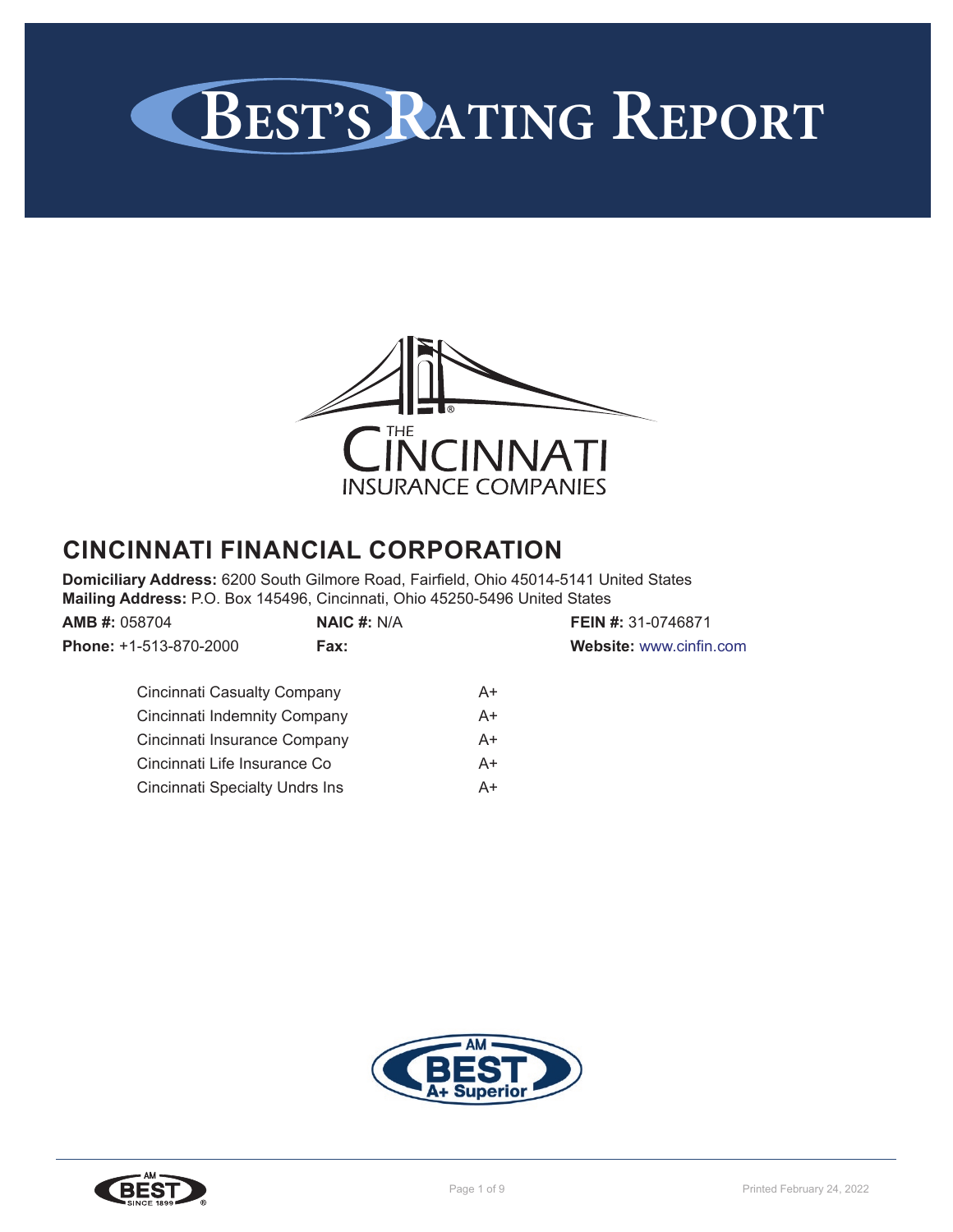## **Best's Credit Rating Effective Date**

February 02, 2022

#### **Analytical Contacts**

Elizabeth Blamble Senior Financial Analyst Elizabeth.Blamble@ambest.com +1(908) 439-2200 Ext. 5603

Michael J. Lagomarsino, CFA, FRM Senior Director Michael.Lagomarsino@ambest.com +1(908) 439-2200 Ext. 5810

### **Information**

Best's Credit Rating Methodology

Guide to Best's Credit Ratings

Market Segment Outlooks

#### **Financial Data Presented**

Financial data in this report: (i) includes data of affiliated entities that are not rating unit members where analytics benefit from inclusion; and/or (ii) excludes data of rating unit member entities if they operate in different segments or geographic areas than the Rating Unit generally. See list of companies for details of rating unit members and any such included and/or excluded entities.

The financial data in this report reflects the most current data available to the Analytical Team at the time of the rating. Updates to the financial exhibits in this report are available here: Best's Financial Report.

# **Cincinnati Financial Corporation**

**AMB #:** 058704 **| FEIN #:** 31-0746871 **Ultimate Parent:** AMB # 058704 - Cincinnati Financial Corporation

# **Best's Credit Ratings - for the Rating Unit Members Financial Strength Rating Issuer Credit Rating (FSR) (ICR) A+ aa Superior Superior** Outlook: **Stable** Outlook: **Stable** Action: **Affirmed Action: Affirmed**

### **Assessment Descriptors**

| <b>Balance Sheet Strength</b> | <b>Strongest</b>   |
|-------------------------------|--------------------|
| Operating Performance         | <b>Strong</b>      |
| <b>Business Profile</b>       | <b>Favorable</b>   |
| Enterprise Risk Management    | <b>Appropriate</b> |

## **Rating Unit - Members**

**Rating Unit: Cincinnati Financial Corp | AMB #: 058704**

| <b>AMB # Rating Unit Members</b>    | <b>AMB # Rating Unit Members</b>      |
|-------------------------------------|---------------------------------------|
| 004289 Cincinnati Casualty Company  | 006568 Cincinnati Life Insurance Co   |
| 010650 Cincinnati Indemnity Company | 013843 Cincinnati Specialty Undrs Ins |
| 000258 Cincinnati Insurance Company |                                       |

## **Best's Credit Rating - for the Holding Company**

**Issuer Credit Rating (ICR)**



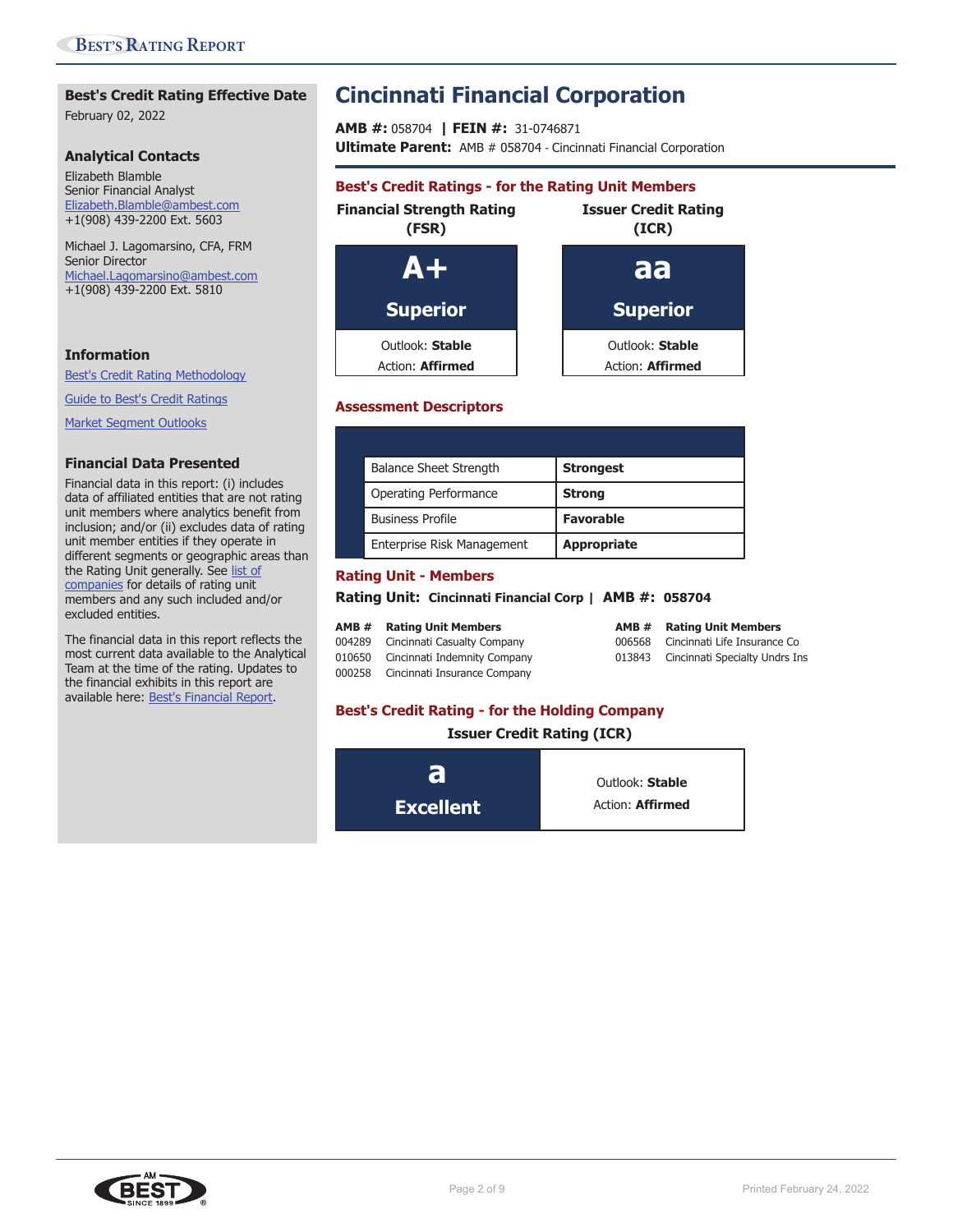## **Rating Rationale - for the Rating Unit Members**

The Issuer Credit Ratings and Financial Strength Ratings of the member operating companies of the rating unit are determined in accordance with Best's building block rating methodology as applied to the consolidated group's financial statements, and the supporting analytics and results are described in the following sections of this report.

### **Balance Sheet Strength: Strongest**

- The Company has the strongest level of risk-adjusted capitalization as measured by Best's Capital Adequacy Ratio (BCAR) on both a stressed and non-stressed basis; historically conservative operating strategy with strict underwriting guidelines, which has led to favorable reserve development over a prolonged period of time; and a comprehensive enterprise risk management function, which includes modeling the Company's capital needs based on its material risks.
- The Company benefits from good financial flexibility stemming from its ability to issue new equity (NASDAQ:CINF) and raise debt in the capital market. The Company maintains modest financial leverage of 6.7% as of the end of the third quarter of 2021 and very strong coverage well above the AM Best benchmark.
- The Company's property and casualty reserves have developed favorably for 32 consecutive years.
- The Company's liquidity has historically been strong and remained strong through the end of the third quarter of 2021. At the end of the third quarter of 2021, the Company's liquid assets were 160% of its gross reserves (excluding UPR).
- Common stock leverage is higher than similarly rated peers representing more than three-quarters of the Company's GAAP equity; the risk is offset by the Company's sizable capital base, which includes high-quality fixed-income securities available to support the organization's insurance risks.

#### **Operating Performance: Strong**

- The operating ratio has exceeded the industry in each of the most recent five and ten years (including through the third quarter of 2021).
- The Company has recorded underwriting profits in each year since 2012 and through the third quarter of 2021.
- The Company's non-life combined ratio has outperformed the industry since 2012 driven by a lower loss and LAE ratio, which has outperformed the industry during this time by an average of six points.
- Over the most recent five-year period, the Company has recorded an average ROE of 12%, which is slightly higher than its peer composite average ROE of 9%.
- Although there remains uncertainty around potential litigation and losses stemming from COVID-19-related business interruption claims, which could negatively impact future earnings, courts across the country have favored management claims that the virus does not cause physical damage, and therefore, the virus-related business interruption claims are not covered.

#### **Business Profile: Favorable**

- The Company has a solid market position with a ranking among the top 25 largest property and casualty insurance groups in the country based on 2020 direct written premiums.
- The Company has extremely strong agency relationships supported by a field focus and strong claims service. It strives to be among the top two carriers in terms of business volume in most of its agency base.
- The Company's business is well diversified by product line, offering commercial, personal, life and a modest amount of assumed reinsurance.
- Geographic diversification has been steadily improving since 2011 with over 20% of the Company's direct written premiums being written outside of the Company's core Midwest and Southeast regions.

#### **Enterprise Risk Management: Appropriate**

- The Company has a comprehensive risk management framework that has been developed over the past several years and has benefited from stresses relating to the most recent stock market crash and catastrophe events of recent years.
- The Company conducts stress tests to ensure the ability to cover losses associated with a 1-in-250-year or 1-in-500-year event without suffering significant reductions in cash or dividend payments.
- The Company's management team is very experienced and knowledgeable and has been able to capitalize on this knowledge to benefit the Company, its shareholders, and customers.
- The risk management capabilities of the Company are sufficient to meet or exceed its risk profile.

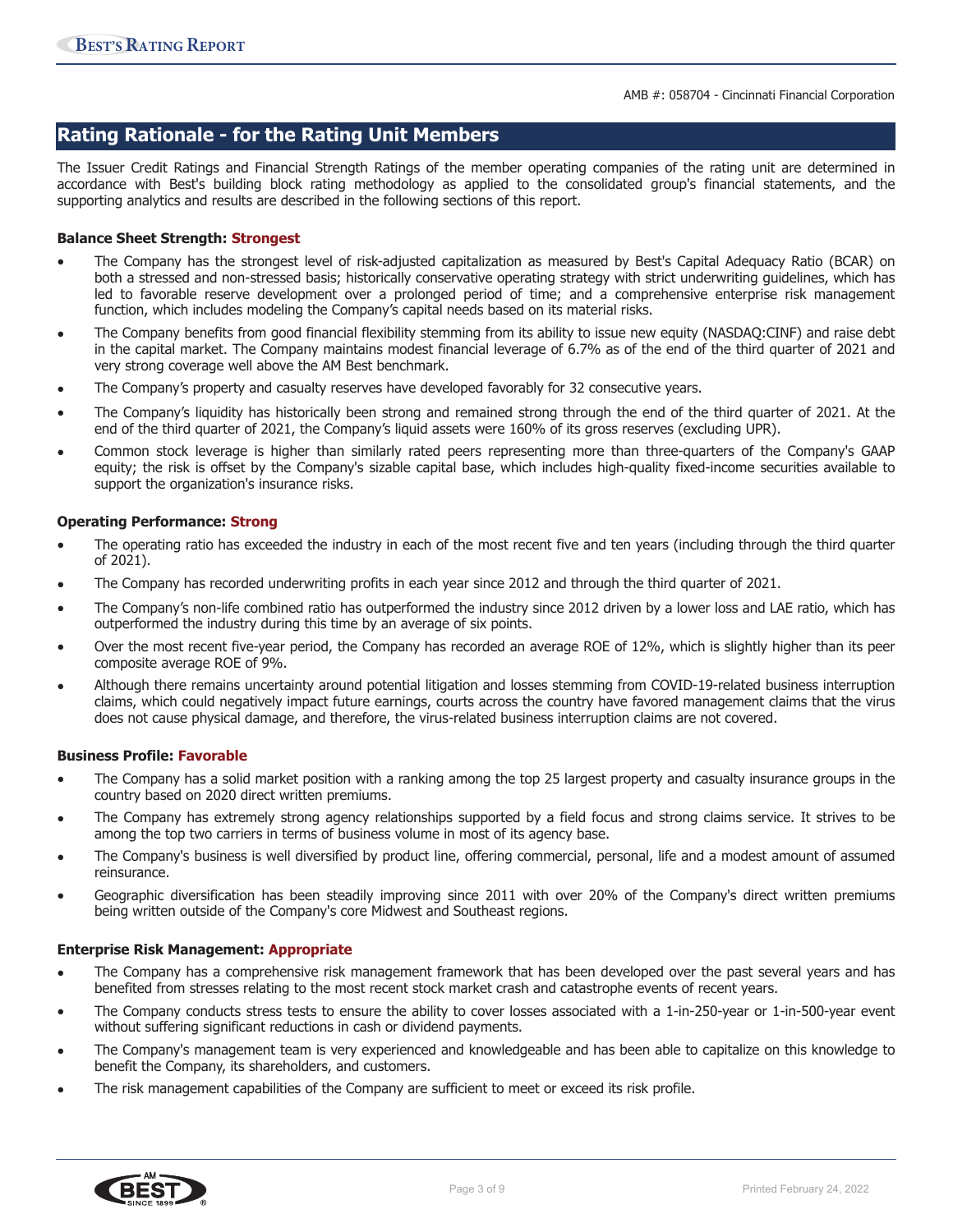## **Outlook**

• The stable outlooks reflect AM Best's expectations that the organization's strongest level of balance sheet strength will continue to be supported by the strongest level of risk-adjusted capitalization, as measured by BCAR; favorable reserve development; a strong level of operating performance; a diverse business profile; and a well-defined enterprise risk management program.

### **Rating Drivers**

- The ratings of the insurance company members of Cincinnati Financial Corp. could be negatively impacted by a variety of factors including the group's new initiatives that include increasing its personal lines focus as well as higher-risk business written on an assumed basis, negative operating or capital impacts from catastrophe losses similar to those experienced in 2011, adverse development of prior years' loss reserves, and/or an increase in underwriting leverage.
- Negative rating action could also occur if capital is impacted by a stock market correction similar to 2009.

## **Rating Rationale - for the Holding Company**

The rating of the holding company is determined by reference to the Issuer Credit Rating (ICR) of the operating insurance company members. It reflects consideration of holding company sources and uses of cash, the competing demands placed upon holding company resources and normal subordination of holding company creditors to claims of the policyholders of the operating insurance companies. In general, therefore, the holding company's Issuer Credit Rating is notched from those assigned to the operating companies of the rating unit.

## **Credit Analysis**

#### **Balance Sheet Strength**

Cincinnati Financial Corporation (the Company) is a publicly-traded holding company with four wholly owned subsidiaries providing mainly property/casualty insurance with a small life/health operation. The Company has the strongest risk adjusted Capital as measured by AM Best BCAR on both a stressed and non-stressed basis, historically conservative operating strategy with strict underwriting guidelines which has led to favorable reserve development over a prolonged period of time, and a comprehensive ERM function, which includes modeling the Company's capital needs based on their material risks.

#### **Capitalization**

The Company's GAAP equity has grown at an average annual rate of approximately 11% from year-end 2016 to year-end 2020 despite having paid \$1.8 billion in shareholder dividends during that time. Through the end of the third quarter 2021, GAAP equity had grown by \$1.1 billion (10% increase) due in part to \$1.5 billion income.

Total net written premiums (NPW) increased 6.3% in 2020 compared with 2019 which is just slightly above the Company's 5 year CAGR of 6.1%. The P&C NPW increased 5.8% in 2020 when compared with 2019 which was slightly above the P&C 5 year CAGR. Despite the growth in premiums, underwriting leverage measures remained mostly in line with composite peers. Contributing to NPW growth were price increases in almost all lines. This growth has continued through the end of the third quarter 2021, where the Company's net written premiums grew about 10.2% with the P&C segment growing NPW by 10.6%.

The Company's liquidity has historically been strong and remained strong through the end of the third quarter of 2021. The Company's liquid assets at the end of the third quarter 2021 were 160% of the Company's gross insurance reserves (i.e. life and non-life, excluding UPR). Both the quick and current ratios are over 100 and have been over 100 in each of the most recent five years (2016 - 2020) with the third quarter 2021 exceeding the five year averages. The Company is well positioned to fulfill current obligations.

The Company benefits from good financial flexibility stemming from its ability to issue new equity (NASDAQ:CINF) and raise debt in the capital market. The company maintains modest financial leverage of 6.7% as of the end of the third quarter 2021 and very strong coverage well above the AM Best guidelines for its ratings.

#### **Asset Liability Management - Investments**

The Company maintains an equity allocation within its investment portfolio which is significantly higher than the majority of its commercial casualty peers with common stock leverage of approximately 83% at the end of the third quarter 2021. The Company's equity strategy is to maintain a long-term, low turnover position in a selection of dividend-paying common stocks in companies that have demonstrated earnings growth, proven management, and a favorable long-term business outlook. Despite the spread of risk in the Company's equity holdings and the dividend stream afforded by these investments, the level of common stock equity exposes the Company to potential fluctuations in the stock market.

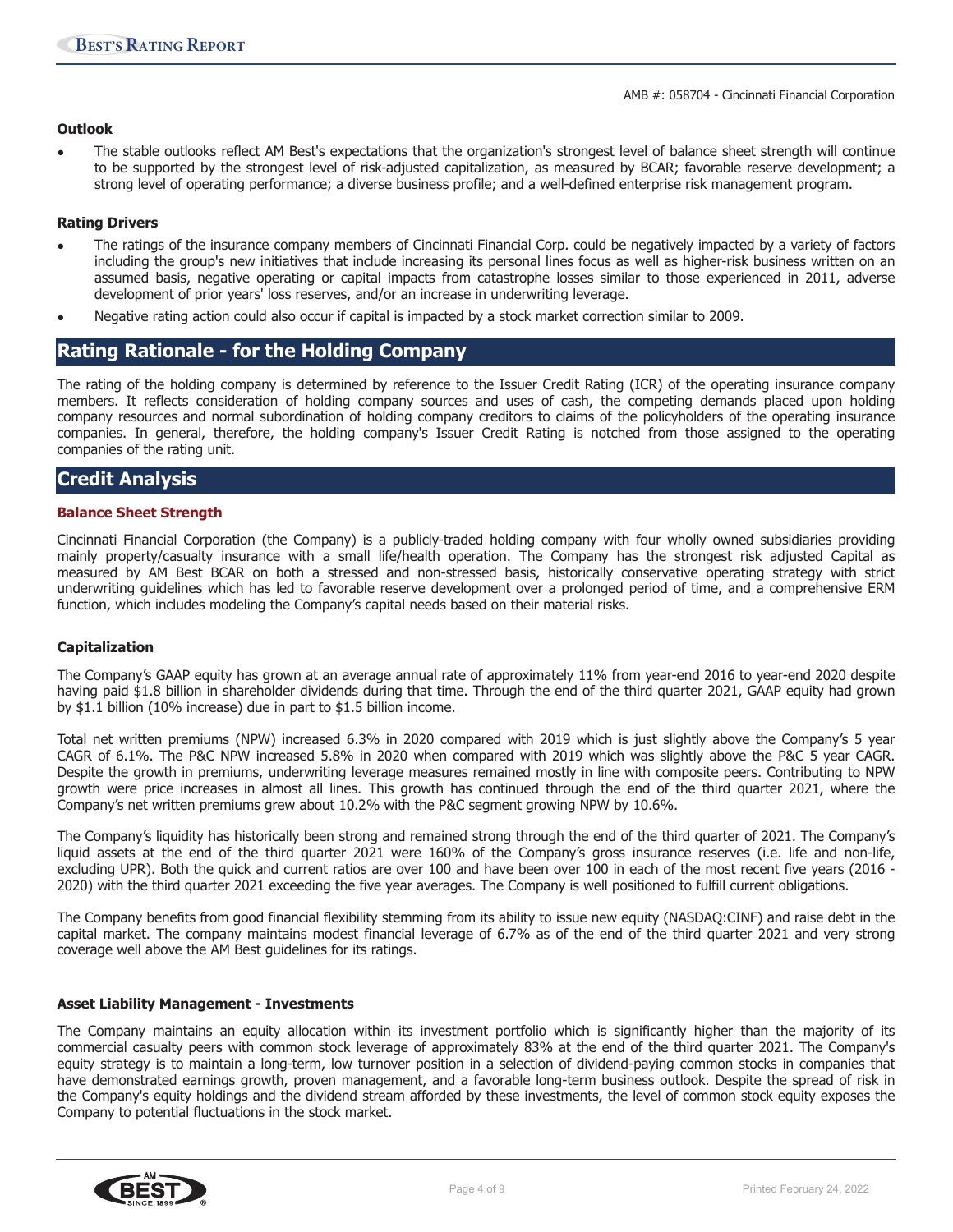#### **Balance Sheet Strength (Continued...)**

Offsetting its equity exposure, the Company maintains a large, highly rated and diversified fixed income portfolio with a laddered maturity structure that more than covers its insurance liabilities. The Company's fixed income portfolio consists of investment grade corporate, tax-exempt municipal and agency bonds with a smaller allocation to high-yield corporate, commercial mortgage backed and taxable municipal bonds.

#### **Reserve Adequacy**

Management implements a very conservative reserving approach, typically reserving at the mid-to-high range of the actuarial estimates (carried at the 79th percentile as of year-end 2020). This has historically resulted in favorable loss development. The Company's property and casualty reserves have developed favorably for 32 consecutive years. In 2020, the Company had overall reserve releases of \$131 million on prior accident years. Favorable development was recorded for commercial casualty, workers' compensation, commercial property, personal auto and homeowners partially offset by unfavorable development for commercial auto.

During the first nine months of 2021, the Company recognized favorable prior year reserve development of \$331 million up from \$91 million recognized during the same period in 2020. Commercial casualty, commercial property, workers' compensation, commercial auto, and personal auto drove the favorable development.

#### **Holding Company Assessment**

Cincinnati Financial Corporation has consistently maintained a low financial leverage ratio, and favorable interest coverage. Furthermore, the Company maintains \$3.8 billion of cash and invested assets at the holding company level; most of which is represented by a portfolio of diversified equities. This is well in excess of the \$848 million in debt outstanding as of the end of the third quarter 2021.

#### **Corporate Overview**

Cincinnati Financial Corporation (NASDAQ:CINF) (CFC) is a publicly traded holding company with four wholly owned subsidiaries: The Cincinnati Insurance Company, CSU Producer Resources Inc., CFC Investment Company and Cincinnati Global Underwriting Ltd.

The Cincinnati Insurance Company owns 100% of four additional insurance subsidiaries. The property/casualty group includes The Cincinnati Casualty Company and The Cincinnati Indemnity Company, which writes a broad array of business, homeowner and auto policies. The Cincinnati Insurance Company also conducts the business of the group's reinsurance assumed operations known as Cincinnati Re. The Cincinnati Life insurance Company (CLIC) provides life insurance policies and fixed annuities. The Cincinnati Specialty Underwriters Insurance Company (CSU) offers excess and surplus lines insurance products.

Cincinnati Global Underwriting Ltd. owns 100% of Cincinnati Global Underwriting Agency Ltd., a London based global specialty underwriter for Lloyd's Syndicate 318, and Cincinnati Global Dedicated No. 2 Ltd, a Lloyd's corporate member and vehicle through which capital is provided by Cincinnati Financial Corporation and third-party names at Lloyd's.

The two non-insurance subsidiaries of CFC are CSU Producer Resources, which offers insurance brokerage services to the company's independent agencies so their clients have access to excess and surplus lines insurance products; and CFC Investment Company, which offers commercial leasing and financing services to the company's agencies, clients and other customers.

#### **Operating Performance**

The Company has had positive operating income in each of the most recent ten years driven by underwriting gains in nine of the past ten years and positive net investment income. 2011 was the last year the Company had underwriting losses and those losses were more than offset by the Company's net investment income. In most years, the group benefits from its higher than average common stock leverage and the dividends received from the equity portion of its investment portfolio. However, in years with significant unrealized losses, including 2015 and 2018, shareholder's equity has been negatively impacted.

The Company benefits from favorable performance on its commercial lines business which is very diversified, targets small to medium insureds and is distributed through a select number of premier independent agencies. Favorable underwriting performance in recent years can be attributed to several new and ongoing initiatives that have improved growth, profitability and diversification. Management continues to improve the risk evaluation and risk selection process including conducting more thorough and frequent loss control

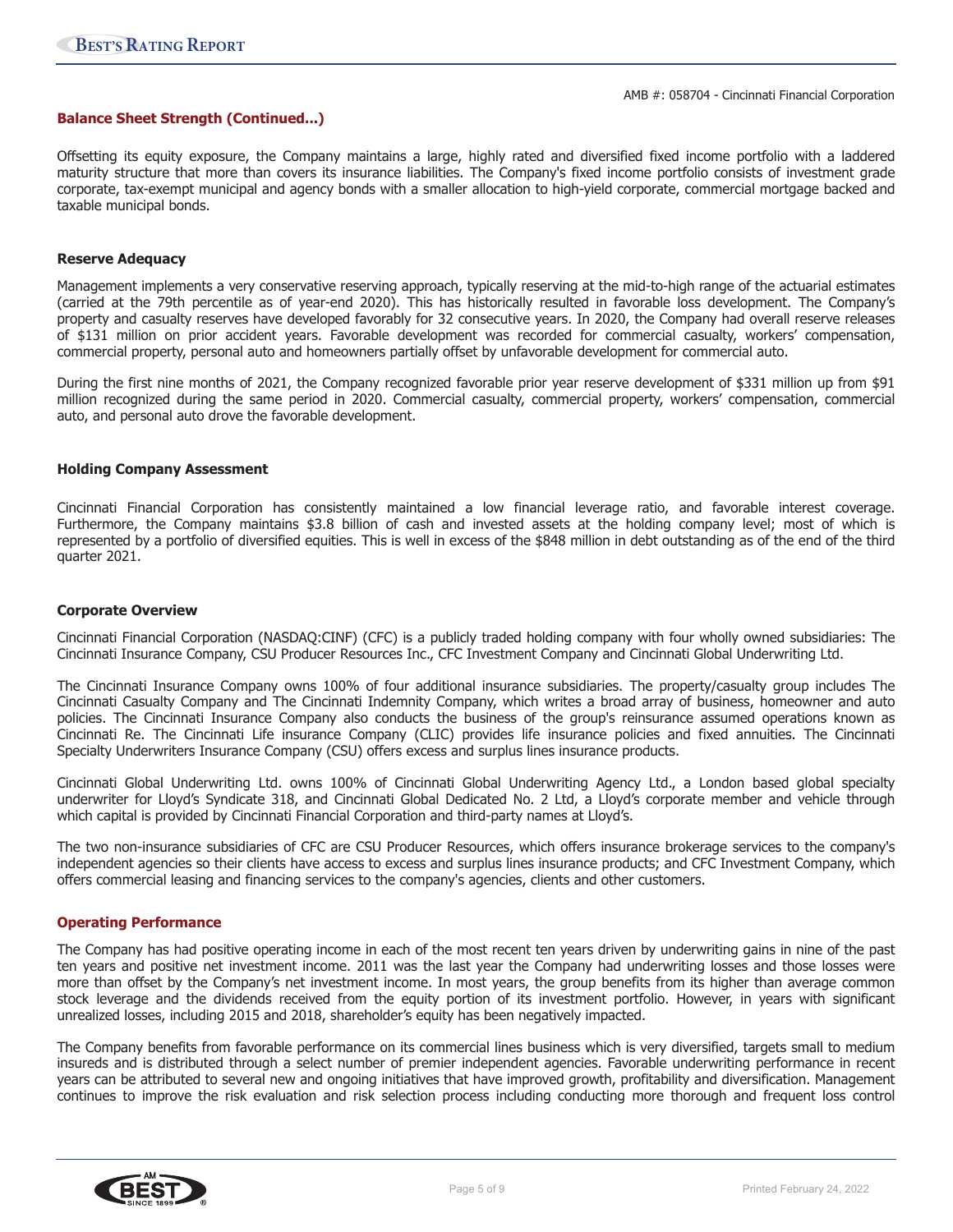#### **Operating Performance (Continued...)**

inspections. The impact of these initiatives can be seen in the group's lower than average loss and LAE ratio when compared to peers. The group's expense ratio is in-line with peers even though the group pays higher than average commissions.

Over the most recent five year period (2016 - 2020), investment income has steadily grown at an annual compound rate of around 3% on a pre-tax basis, underpinned by the Company's strategy to invest in dividend-paying stocks to offset low interest rates. For the five years from 2016 to 2020, the Company recorded an average ROE of close to 12% which is in line with most peers. However, on a statutory basis, the five-year average total ROE recorded by the Company's consolidated P&C operations is 16.6% versus their composite peers 8.5%. Historically, operating performance has been characterized by a good level of underwriting profits enhanced by sound investment results. The Company's operating ratio has been relatively stable over a prolonged period of time measuring between 82% and 87% over the most recent five year period.

The Company has reported an underwriting profit in each year since 2012, with its property and casualty combined ratio ranging between 91.15% (2015) and 98.07% (2020). Under statutory accounting rules, the Company's property and casualty combined ratio is in-line with the composite average both on a five-year and ten-year basis.

For the first nine months of 2021, net income increased \$1.309 billion, compared with the same period of 2020, including increases of \$857 million in after-tax investment gains, \$429 million in after-tax property and casualty underwriting income and \$25 million in aftertax investment income. The property casualty underwriting income increase included a favorable \$145 million after-tax effect from lower catastrophe losses.

#### **Business Profile**

The Company writes business through a network of independent agents. Through its network of independent agents, the Company underwrites a diversified portfolio of commercial and personal lines, as well as a small portion of life and non-admitted insurance products. Additionally, business underwritten through the Lloyd's and Cincinnati Re platforms is primarily sourced via brokers. In 2020, NWP grew by 6.3% to \$6.2 billion from the prior year, with commercial lines accounting for about 57% of the overall portfolio. This growth trend continued through the third quarter 2021, with NWP growing 11% compared to the first three quarters of 2020. Within the property and casualty operations, NWP growth has been consistent in recent years, resulting in a compounded annual growth rate (CAGR) of 6.1% for the five years from 2016 to 2020.

The Company is continuing to expand its geographic footprint which includes targeting growth with new agencies and new states. The Company currently maintains relationships with more than 1,900 agencies from more than 2,600 reporting locations and strives to be either the first or the second largest carrier in terms of business volume across its agency base. Through the first nine months of 2021, the Company had appointed 122 new agencies that offer most or all of its property and casualty insurance products. Prior to making agency appointments in new states, the group completes a comprehensive analysis to determine if current conditions are conducive to the group's business and risk management strategies, culture and profitability targets. Appointed agencies are supported by field underwriters with an average of twenty-one years of underwriting experience. These representatives operate out of their homes, increasing their accessibility to agents, developing greater familiarity with the agents' accounts and eliminating the need for branch offices. The Company places great value on maintaining a strong local market presence and believes it is a critical success factor from both an underwriting and claims perspective. In 2020, nearly 24% of the direct premium written came from outside the Midwest and Southeast regions, versus less than 10% recorded in 2010. However, through the end of the third quarter 2021, the portfolio is still somewhat concentrated in the top five states (Ohio, Illinois, Georgia, North Carolina and New York), which accounted for about 34% of the total property and casualty DPW in the U.S. through the third quarter of 2021.

It is expected that the Company's geographic and product diversification will continue to improve as the Company appoints new agents and introduces new products.

#### **Enterprise Risk Management**

The Company uses a conservative approach towards risk management and maintains a comprehensive enterprise risk management (ERM) program that is supported at the board level. The Company maintains a superior financial strength and operates within predetermined risk tolerance guidelines.

The Company utilizes a conservative approach towards risk management, which is supported at the board level and reflects the organization's strategy of maintaining superior financial strength while operating within predetermined risk tolerance guidelines. The Risk Management Committee meets frequently to discuss key risks, risk sources, as well as emerging risks while management utilizes a multi-factored approach to identify and assess risks on the horizon, and to quantify those that could potentially impact the organization. Once key risk exposures have been identified, management reviews all risks to determine the potential impact on earnings, and/or shareholders' equity given changes in risk exposures. In addition, all defined risk exposures are reviewed frequently by internal audit.

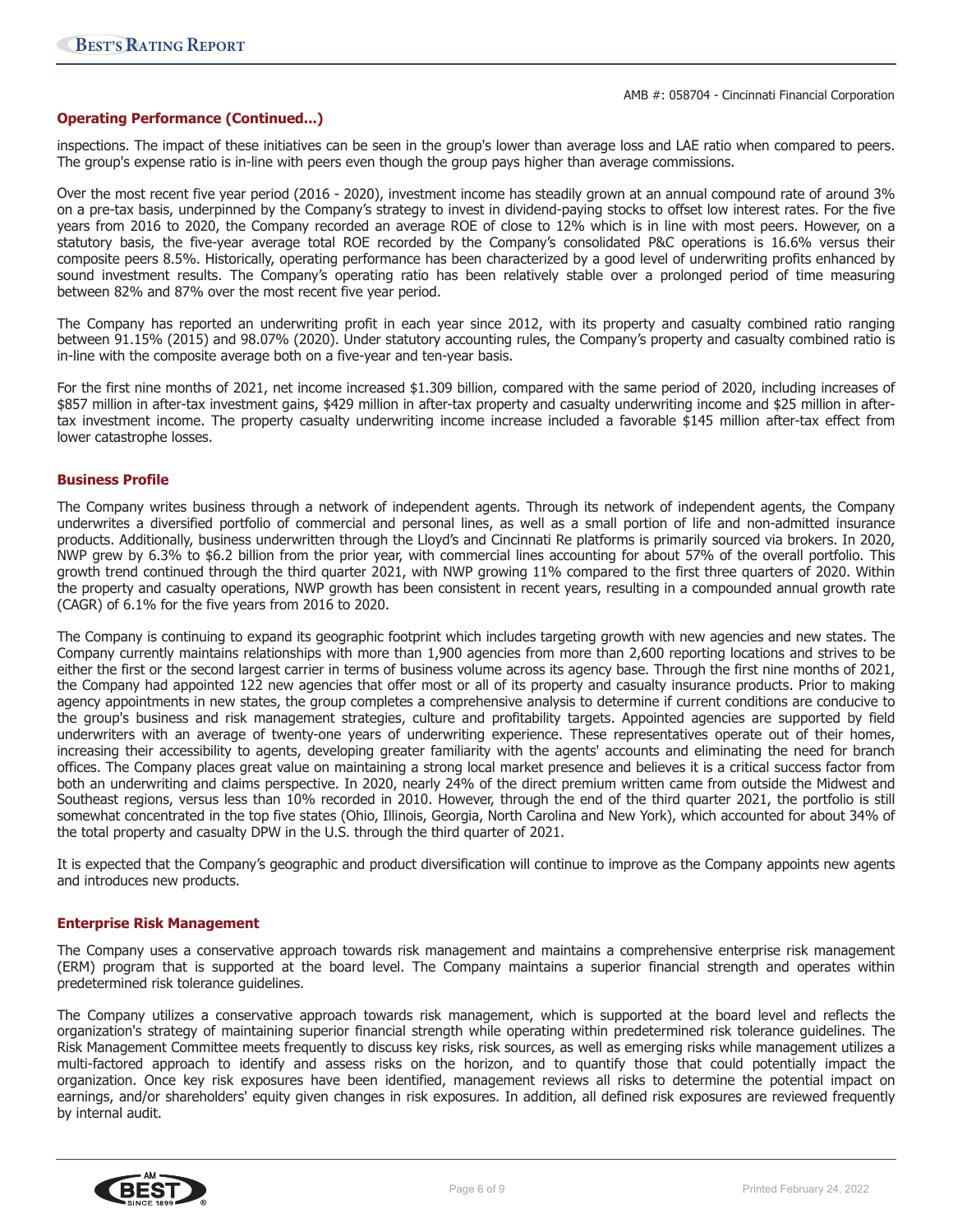#### **Enterprise Risk Management (Continued...)**

#### **Reinsurance Summary**

The Company has a high-quality reinsurance program that provides broad coverage. The Company has property per risk and casualty per occurrence coverage placed with high-quality reinsurers.

The property per risk treaty is utilized to provide capacity up to \$100 million, with facultative reinsurance above \$100 million and is adequate for the majority of the risks written by the Company. The Company retains the first \$10 million of each loss with losses between \$10 and \$100 million 100% reinsured. The casualty per occurrence treaty provides capacity up to \$25 million excess of \$10 million retention with each loss between \$10 and \$25 million 100% reinsured. Like the property treaty, the Company has facultative reinsurance above \$25 million.

The Company also has casualty excess of loss treaties which cover Workers' Compensation, extra contractual obligations and clash coverage, which would apply when a single occurrence involves multiple policyholders or multiple coverages for one insured. These treaties have a \$45 million limit excess of \$25 million.

The property catastrophe excess of loss treaty was purchased to protect against catastrophic events such as wind and hail, hurricanes or earthquakes. The treaty has a limit up to \$700 million excess of \$100 million. Losses from the same occurrence can be aggregated into one limit up to a 120-hour period and applied to the treaty towards recovery. The treaty contains one reinstatement provision on each layer with amount covered varying by layer.

## **Financial Statements**

|                                                       | 12/31/2020       |               | 12/31/2019       |
|-------------------------------------------------------|------------------|---------------|------------------|
| <b>Balance Sheet</b>                                  | <b>USD (000)</b> | $\frac{0}{0}$ | <b>USD (000)</b> |
| Cash and Short Term Investments                       | 900,000          | 3.3           | 767,000          |
| <b>Bonds</b>                                          | 12,338,000       | 44.8          | 11,698,000       |
| <b>Equity Securities</b>                              | 8,856,000        | 32.2          | 7,752,000        |
| <b>Other Invested Assets</b>                          | 348,000          | 1.3           | 296,000          |
| <b>Total Cash and Invested Assets</b>                 | 22,442,000       | 81.5          | 20,513,000       |
| Reinsurers' Share of Reserves                         | 582,000          | 2.1           | 664,000          |
| Debtors / Amounts Receivable                          | 1,879,000        | 6.8           | 1,777,000        |
| <b>Other Assets</b>                                   | 2,639,000        | 9.6           | 2,454,000        |
| <b>Total Assets</b>                                   | 27,542,000       | 100.0         | 25,408,000       |
| <b>Gross Technical Reserves:</b>                      |                  |               |                  |
| <b>Unearned Premiums</b>                              | 2,960,000        | 10.8          | 2,788,000        |
| Non-Life Reserves                                     | 6,746,000        | 24.5          | 6,147,000        |
| <b>Life Reserves</b>                                  | 2,915,000        | 10.6          | 2,835,000        |
| <b>Total Gross Technical Reserves</b>                 | 12,621,000       | 45.8          | 11,770,000       |
| Debt / Borrowings                                     | 839,000          | 3.0           | 827,000          |
| <b>Other Liabilities</b>                              | 3,293,000        | 12.0          | 2,947,000        |
| <b>Total Liabilities</b>                              | 16,753,000       | 60.8          | 15,544,000       |
| Capital Stock                                         | 397,000          | 1.4           | 397,000          |
| Paid-in Capital                                       | 1,328,000        | 4.8           | 1,306,000        |
| <b>Retained Earnings</b>                              | 10,085,000       | 36.6          | 9,257,000        |
| <b>Treasury Stock</b>                                 | $-1,790,000$     | $-6.5$        | $-1,544,000$     |
| Other Capital and Surplus                             | 769,000          | 2.8           | 448,000          |
| <b>Total Capital and Surplus</b>                      | 10,789,000       | 39.2          | 9,864,000        |
| <b>Total Liabilities, Mezzanine Items and Surplus</b> | 27,542,000       | 100.0         | 25,408,000       |

Source: BestLink® - Best's Financial Suite

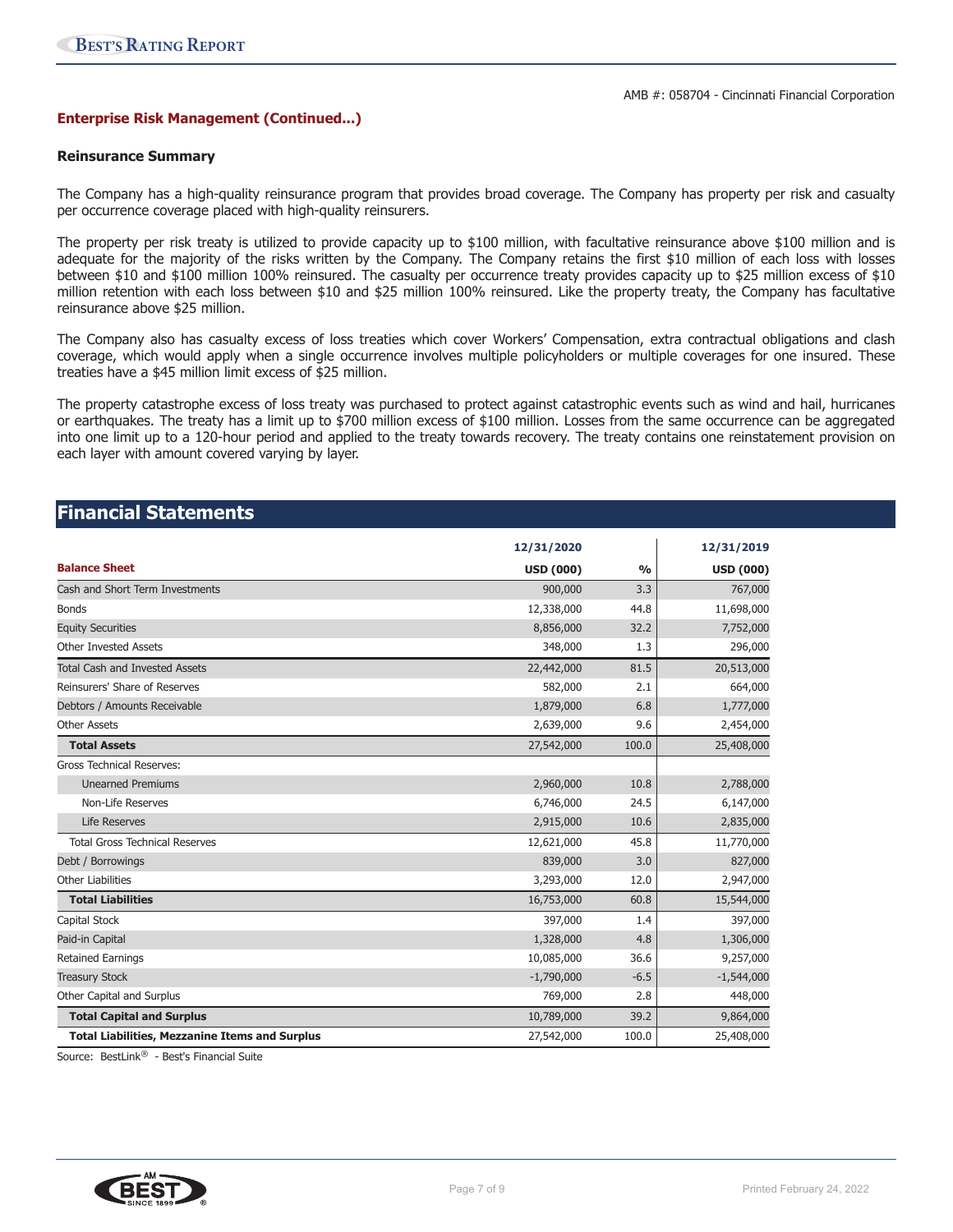**Last Update** February 23, 2022

**Identifiers AMB #:** 058704 **FEIN #:** 31-0746871

#### **Contact Information**

Domiciliary Address: 6200 South Gilmore Road, Fairfield, Ohio 45014-5141 United States

Mailing Address: P.O. Box 145496, Cincinnati, Ohio 45250-5496 United States

**Web:** www.cinfin.com **Phone:** +1-513-870-2000

#### **Financial Data Presented**

The financial data in this report reflects the most current data available at the time the report was printed.

## **Best's Credit Ratings**

## **Rating Relationship**

### **AM Best Rating Unit: 058704 - Cincinnati Financial Corporation**

Refer to the Best's Credit Report for AMB# 058704 - Cincinnati Financial Corporation for details regarding the rating rationale, credit analysis, and financial exhibits available at the time the credit analysis was performed.

|        |                                | <b>Best's Credit Ratings</b>                  |                                             |  |
|--------|--------------------------------|-----------------------------------------------|---------------------------------------------|--|
| AMB#   | <b>Rating Unit Members</b>     | <b>Financial</b><br><b>Strength</b><br>Rating | Long-Term<br><b>Issuer Credit</b><br>Rating |  |
| 004289 | Cincinnati Casualty Company    | $A+$                                          | aa                                          |  |
| 010650 | Cincinnati Indemnity Company   | $A+$                                          | aa                                          |  |
| 000258 | Cincinnati Insurance Company   | $A+$                                          | aa                                          |  |
| 006568 | Cincinnati Life Insurance Co   | $A+$                                          | aa                                          |  |
| 013843 | Cincinnati Specialty Undrs Ins | $A+$                                          | aa                                          |  |

## **Best's Credit Rating History**

AM Best has assigned ratings on this company since 2002. In our opinion, the company has an Excellent ability to meet their ongoing senior financial obligations.

The following are the most recent rating events, for longer history refer to Rating History in BestLink:



# **Cincinnati Financial Corporation**

## **Operations**

**Domiciled:** Ohio, United States

**Business Type:** Multi-Line **Stock Exchange:** NASDAQ: CINF

Publicly Traded Corp: Cincinnati Financial Corporation